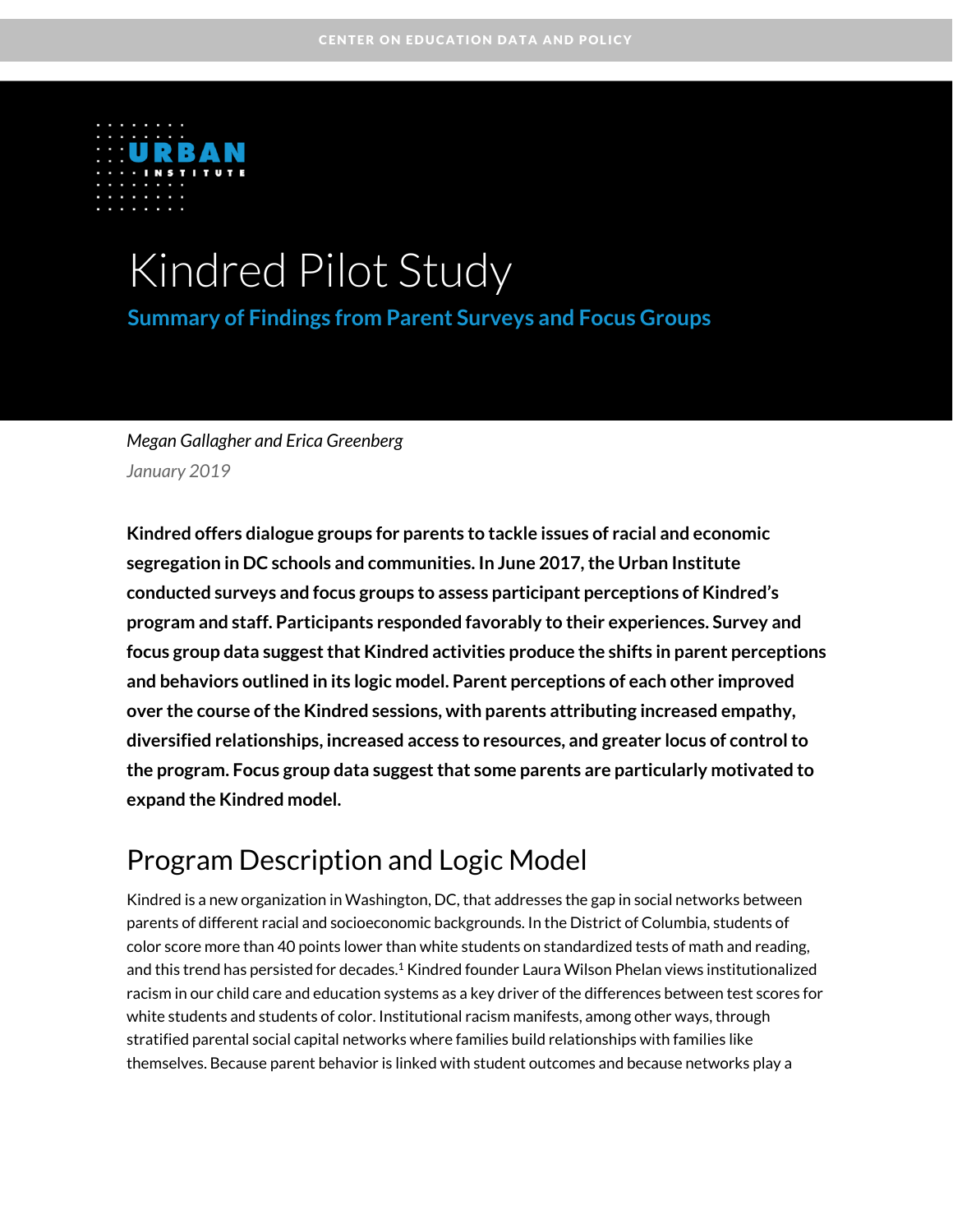significant role in our socioeconomic status, Kindred seeks to connect families of different backgrounds through dialogues that develop interracial and interclass relationships.

Kindred brings together diverse sets of parents to discuss their identities, histories, and aspirations for their children. Through dialogue, they aim to build empathy, increase how they value diversity in the raising of their child, expand their locus of control over their child's educational path, and share resources in effort to both support their own child's development, as well as work collaboratively to close the opportunity gap at their child's school. The Kindred logic model shows how the program is intended to work (figure 1).

Research for this brief was conducted in summer 2017, and data represent program participants at the Marie Reed Elementary School site. Kindred expanded to three additional elementary schools during the 2017–18 school year and four more communities during the 2018–19 school year while maintaining its program at Marie Reed. Data from new sites were not included in this brief, but findings from an evaluation of the second programmatic year may be found on Kindred's website: www.kindredcommunities.org.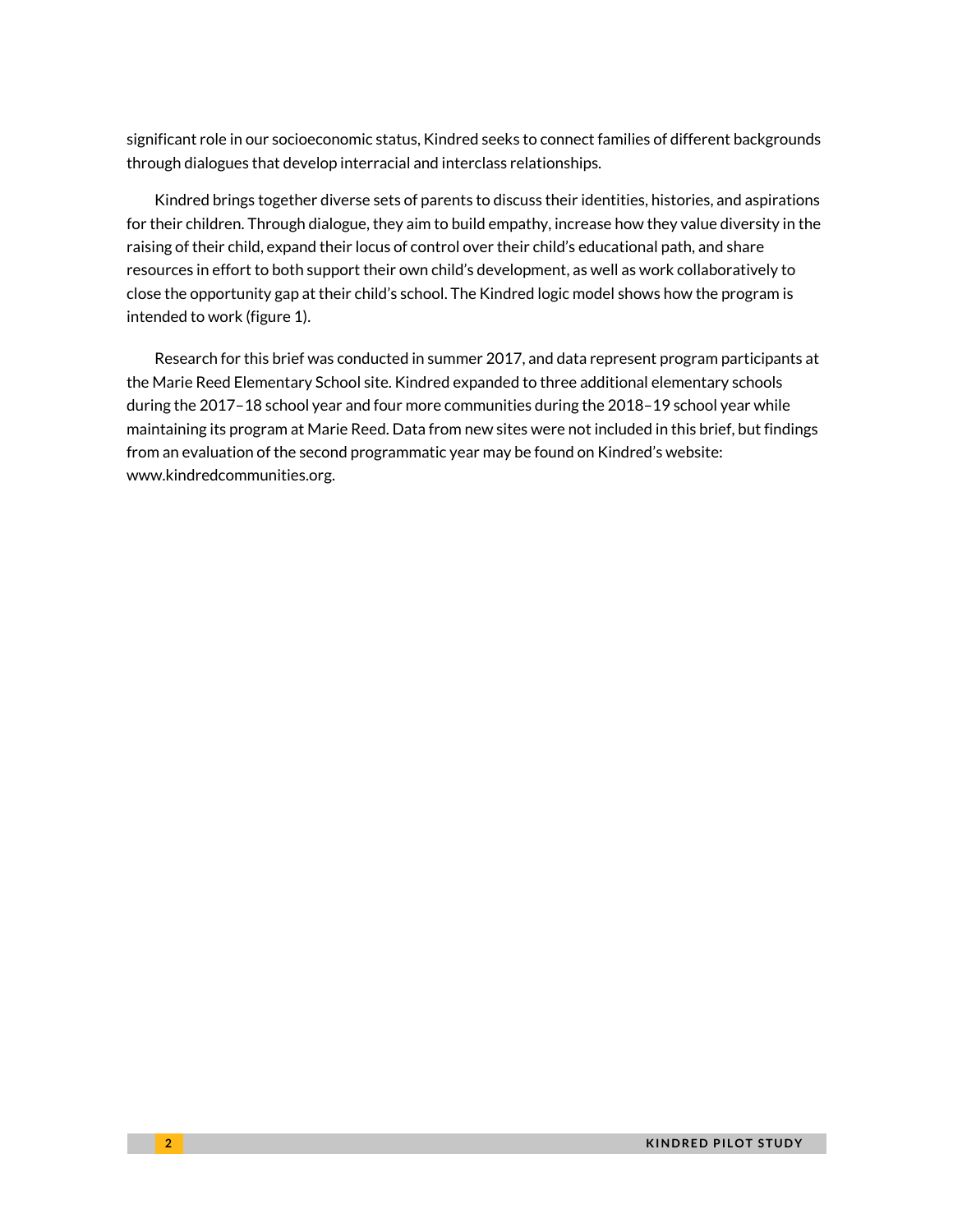#### FIGURE 1

#### **Working Kindred Logic Model as of June 2017**

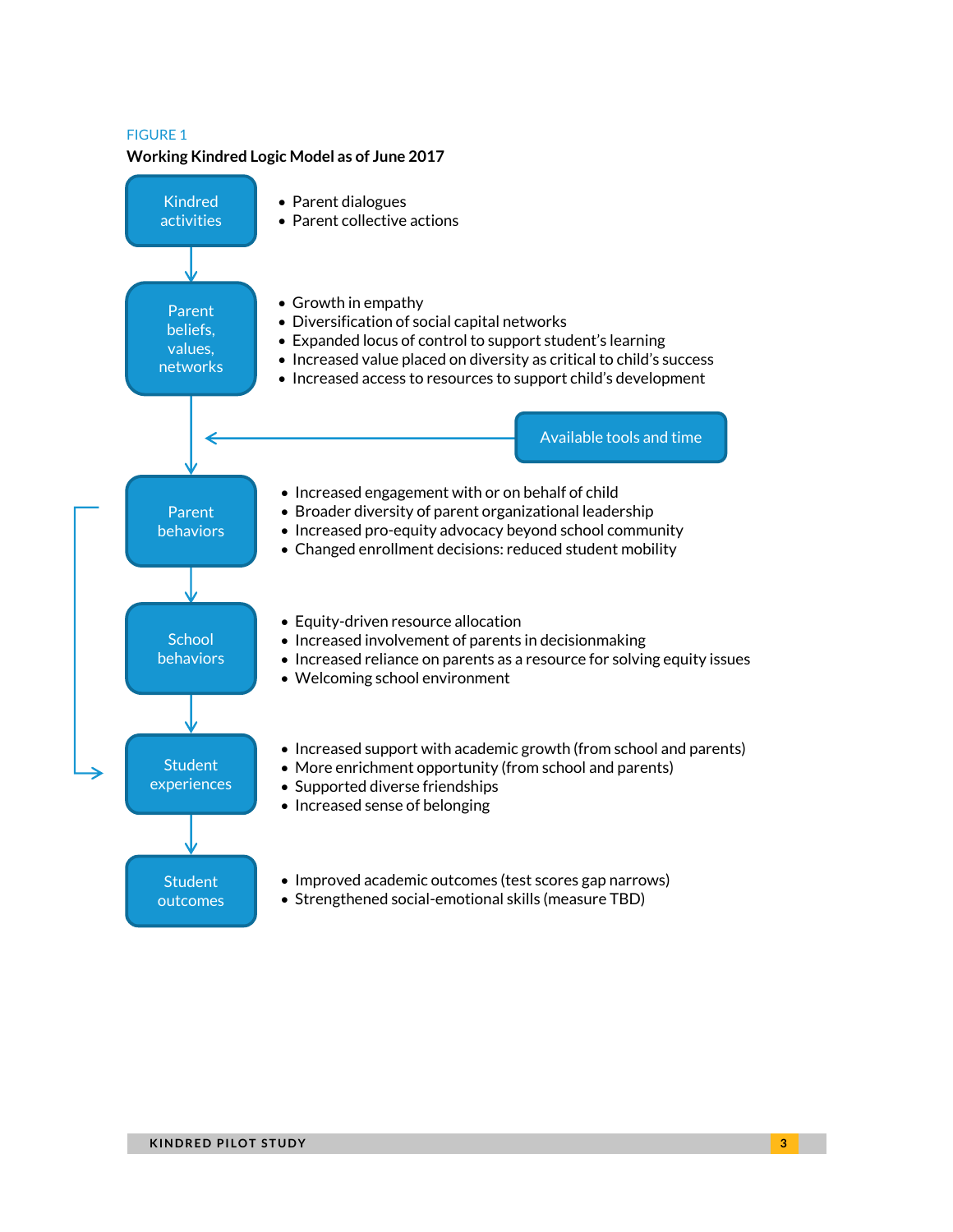# Evaluation Approach

To inform its ongoing and expanded activities, Kindred hired the Urban Institute as a research consultant to conduct an evaluation of its pilot program. The evaluation measured outcomes described in the first stage and part of the second stage of Kindred's logic model after Kindred's activities at its pilot school. Specifically, we asked whether Kindred activities influenced parent beliefs, values, and networks, including

- $\blacksquare$  growth in empathy,
- diversification of social capital networks,
- expanded locus of control to support student's learning,
- **If** increased value placed on diversity as critical to child's success, and
- **EXEC** increased access to resources to support child's development.

We also asked parents about available time and resources, and plans to reenroll their children at Marie Reed (i.e., student mobility).

Our study hypothesized that if Kindred's dialogues were effective, participants would report changes in the beliefs listed above and begin to act on these changed beliefs. Because of the limited sample size and scope of our study, our research can only determine whether Kindred's activities were perceived by parents as having their intended effect. We cannot assume causality or size impact from this study. Our research approach included surveys and focus groups with 14 parents, so the data are self-reported. We were not able to perform a pretreatment survey, which means that the posttreatment survey asks parents about changes but does not allow us to compare pre- and posttreatment responses. The limited scope of the study also prevented a thorough literature review and pre and post controls. We recommend that future studies include these elements.

### **Data Collection**

This study draws on insights from Kindred dialogue group participants at Marie Reed Elementary School. Marie Reed is in the Adams Morgan neighborhood of Washington, DC, but, because of renovations, was moved to MacFarland Middle School during the 2016–17 school year. Kindred groups were held at MacFarland and at H. D. Cooke Elementary School to meet the needs of morning and evening group attendees, respectively. Marie Reed serves over 400 students from prekindergarten to grade 5. Study participants were recruited from two Kindred discussion groups formed during the fall and winter of the 2016–17 school year.

Urban Institute researchers planned the study with the assistance of Kindred staff. We employed two data collection strategies to capture the perceptions of Kindred discussion group participants. First, we worked with Kindred to develop a 35-item survey that covered parent perceptions and reported behaviors related to empathy, social capital, locus of control, value of diversity, access to resources, and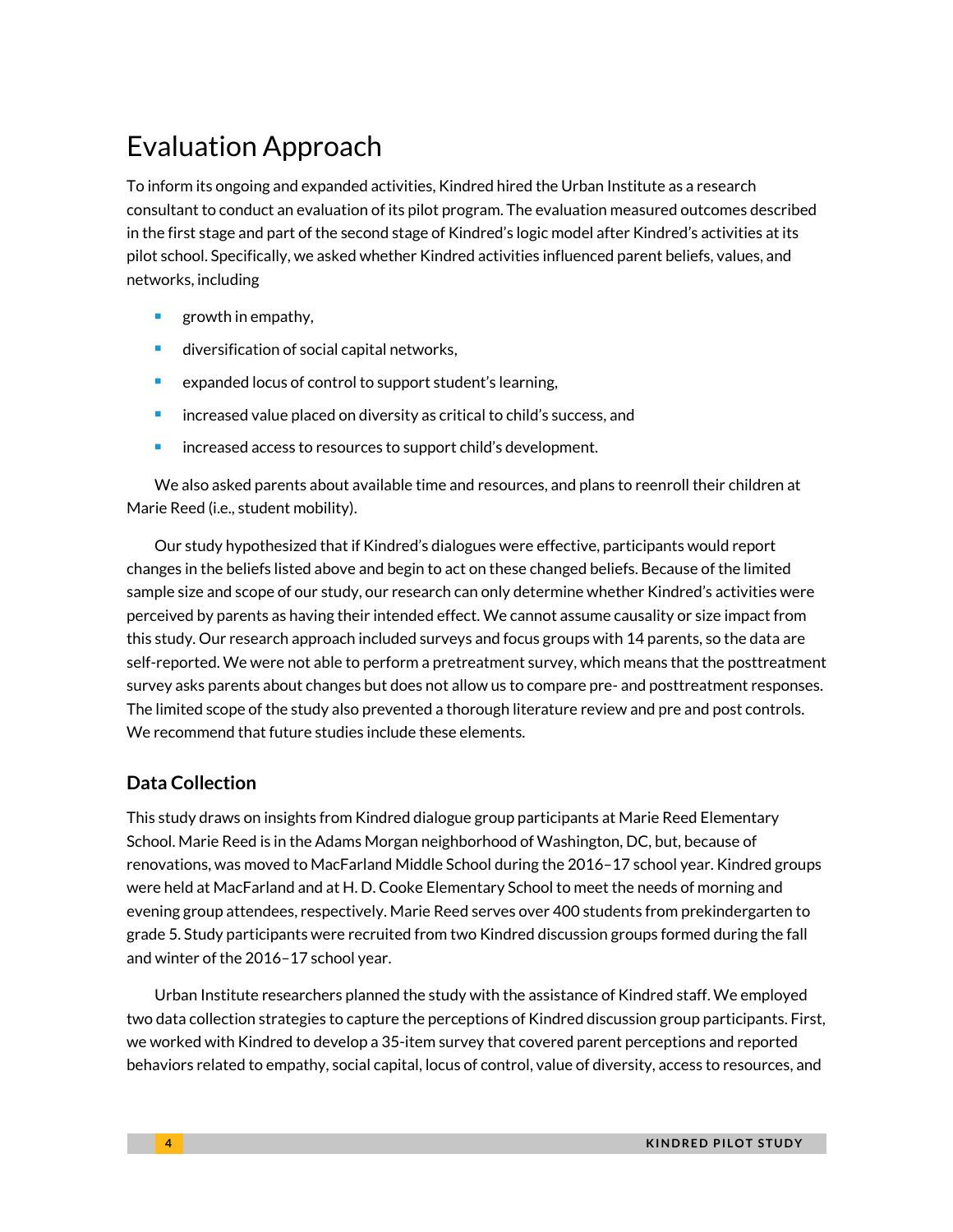student mobility, as well as personal identification questions related to race, ethnicity, and socioeconomic status (SES). The surveys were translated into Spanish and provided to participants who prefer Spanish. Next, we developed focus group discussion guides to complement survey responses, as well as explore what attracted participants to Marie Reed and Kindred, what their experience was like, and what they will do next.

# Findings

## **Parent Characteristics**

We collected socioeconomic and demographic data from 14 study participants (table 1). Participants were overwhelmingly female (86 percent). Race and ethnicity data suggest that the largest group of participants identify as of Hispanic, Latino, or Spanish origin (43 percent), followed by black, non-Hispanic (29 percent); white, non-Hispanic (21 percent); and other race, non-Hispanic (7 percent).

Socioeconomic status was defined using the highest grade or level of school completed. Participants with less than a bachelor's degree were categorized as "low SES" (29 percent), and those with a bachelor's degree or higher were categorized as "high SES" (71 percent). Several other measures of economic well-being were included in the survey, including whether the participant currently works for pay (86 percent) or experiences food insecurity over the past year (7 percent).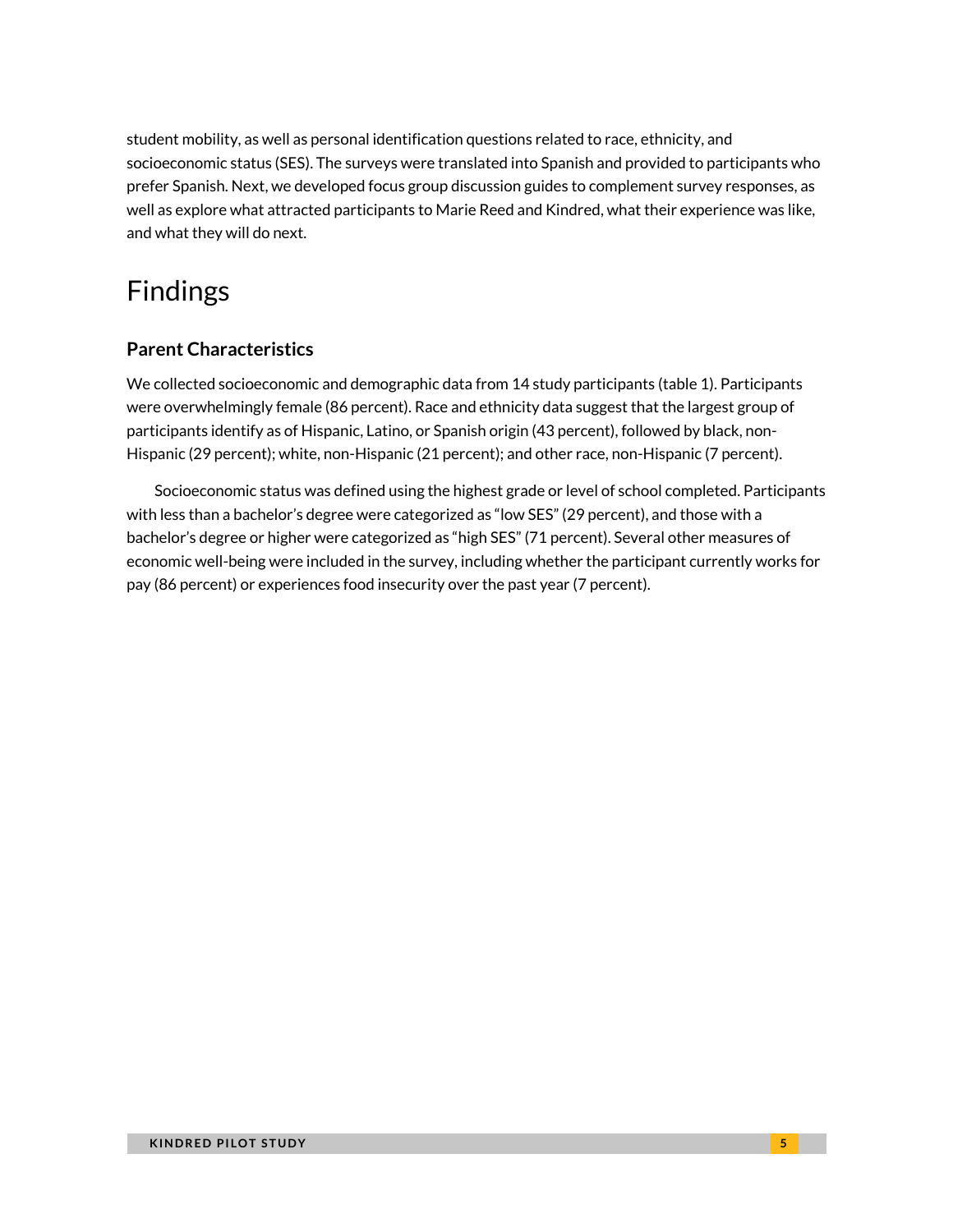#### TABLE 1

#### **Kindred Pilot Parent Characteristics**

*Total survey sample (*N *= 14)*

|                                                   | <b>Number</b>  | Percentage |
|---------------------------------------------------|----------------|------------|
| Demographic characteristics                       |                |            |
| Race or ethnicity                                 |                |            |
| Hispanic                                          | 6              | 42.9       |
| White, non-Hispanic                               | 3              | 21.4       |
| Black, non-Hispanic                               | $\overline{4}$ | 28.6       |
| Other race, non-Hispanic                          | 1              | 7.1        |
| Gender identity                                   |                |            |
| Female                                            | 12             | 85.7       |
| Male                                              | 1              | 7.1        |
| Prefer not to answer                              | $\mathbf{1}$   | 7.1        |
| Socioeconomic characteristics                     |                |            |
| Highest grade or level of school completed        |                |            |
| Elementary, middle, or high school but no diploma | 1              | 7.1        |
| High school diploma                               | $\mathbf{1}$   | 7.1        |
| Associate's degree                                | $\overline{2}$ | 14.3       |
| Bachelor's degree                                 | 7              | 50.0       |
| Graduate or professional degree                   | 3              | 21.4       |
| Employment                                        |                |            |
| Work for pay                                      | 12             | 85.7       |
| Food insecurity                                   |                |            |
| Reduced meals in the past year                    | $\mathbf{1}$   | 7.1        |
| <b>Other characteristics</b>                      |                |            |
| <b>Enrollment in Marie Reed</b>                   |                |            |
| Enrollment next school year                       | 13             | 92.9       |
| Kindred group                                     |                |            |
| Morning                                           | 7              | 50.0       |
| Evening                                           | 7              | 50.0       |

**Source:** Authors' calculations using the Kindred–Urban Institute Pilot Study parent survey.

### **The Marie Reed Experience**

#### **CHOOSING MARIE REED**

To understand the role that school characteristics such as student diversity played in informing parents' decisions to enroll their child in Marie Reed, focus group questions explored parent beliefs and values related to selecting Marie Reed. Focus group participants explained that they were drawn to Marie Reed because of the dual-language immersion program or because they were attracted to the school's diversity, favorable ratings, and location. Some attended Marie Reed as children. Some parents in the group went through the lottery process and selected Marie Reed among other schools, while others attend Marie Reed as their neighborhood school-of-right. A few of the parents who planned for their children to attend only prekindergarten at Marie Reed have decided to stay. Parents described a friendliness and a sense of community among Marie Reed families.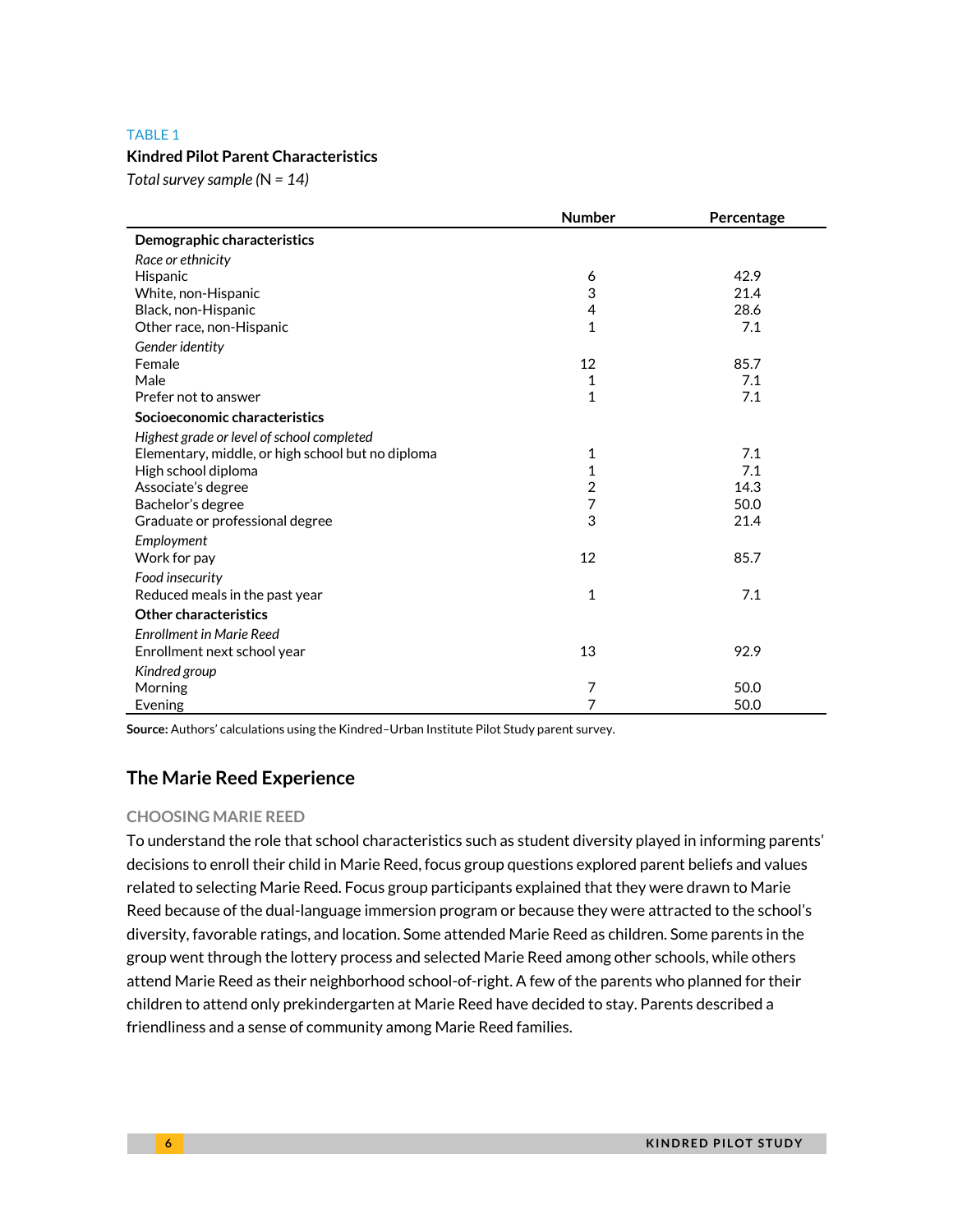Some participants described diversity among Marie Reed students and families as reflecting a variety of races, languages, cultures, and incomes. As one parent of a 6-year-old described, "[Marie Reed has] always had that representation of the African American culture in DC—that's always been very prominent and helpful in developing an ideal of being a minority in this country. My parents come from different places, so it made sense to me to go somewhere like that. It's about being proud and confident. I want that diversity in my daughter's life." One parent described Marie Reed as being Hispanic and African American, with an increasing number of whites. Another described how diversity varies across the grade levels in the school, with higher grades being less diverse than lower grades.

One parent noted how the changes in the neighborhood, including gentrification and increased home prices, could lead to more high-SES families enrolling in Marie Reed and disrupt its diverse student population.

#### **IDENTIFYING AREAS FOR ACTION**

Despite their regard for the school, focus group participants see room for improvement at Marie Reed. Parents mentioned a desire for more out-of-school-time programming and more multicultural parentteacher association (PTA) programs. Renovations during the 2016–17 school year may have played a role in shaping both sets of activities, though it was difficult for study researchers to understand whether and how they may change once the school returns to its home campus.

Marie Reed has a PTA, but program participants explained that it struggles to engage and retain diverse parents. As one parent with children in prekindergarten and kindergarten noted, "For the PTA you see the parents with the heavy careers, white and everything, we are here with the different groups to try to get everyone together. The Coffees with the Principals are the Latina moms and stay-at-home moms and both are friendly, but [we need to figure out] how to get them together." One parent reflected on the socioeconomic divide among different parents at school events. Before joining Kindred, some parents participated in workshops during the previous school year about race and equity dynamics within the PTA, but those conversations have not continued or been available to the broader school community.

Although the Head Start staff works hard to engage parents of prekindergarten students by creating workshops and inviting parents to events, these specific efforts are funded by Head Start and therefore do not include parents of children in higher grades.

Being off-campus has posed some additional challenges to parent engagement in 2016–17, making it hard for parents to gather informally. Preparations for the new school building have also raised questions about how the whole school community can celebrate.

#### **The Kindred Experience**

#### **CHANGING BELIEFS AND VALUES**

According to the Kindred logic model, parents' participation in Kindred activities (i.e., dialogue groups and taking collective action) will change their beliefs, values, and networks, especially as related to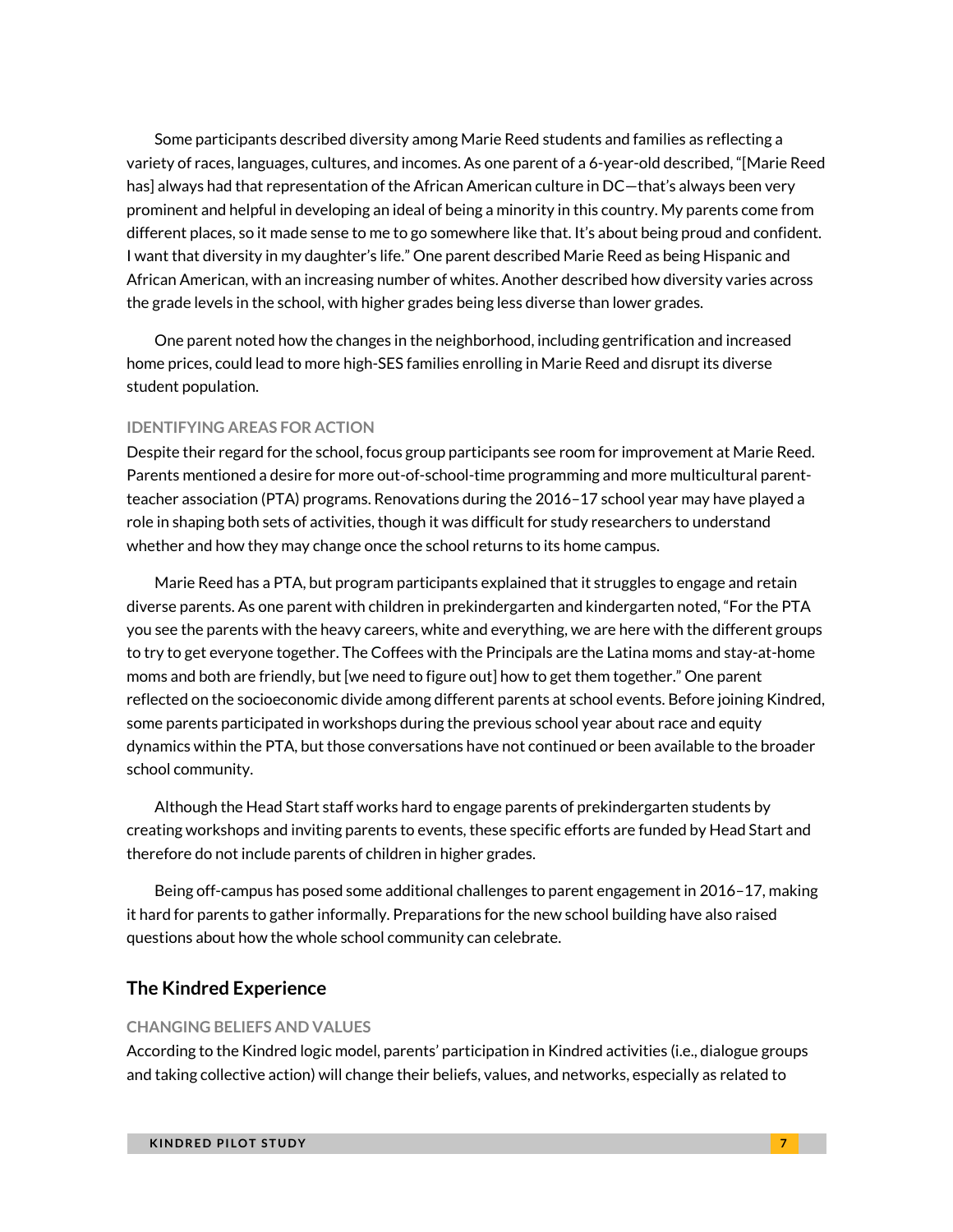building empathy, valuing diversity, expanding their locus of control, and diversifying their social capital networks.

The survey was designed to detect a relationship between Kindred's activities and its expected outcomes. In their survey responses (table 2), parents reported growth in empathy, indicated through improved ability to imagine what it is like to be a parent of a different race or class at Marie Reed, understand others' feelings and assumptions, and identify how their assumptions affect their behavior. In addition, they all felt more comfortable talking with parents of different races and classes than themselves. They all agreed that participation in the parent dialogue group enhanced their belief that they can influence their child's success in school, improved their ability to make a difference at Marie Reed, and increased their responsibility to do something about educational inequity at the school, indicating expanded locus of control.

The focus groups were designed to add context to the answers parents provided to survey questions. During the focus groups, parent discussion supported survey responses related to growth in empathy, as well as increased value placed on diversity. Parents described an increased willingness to learn and an openness that bridges languages and other demographic and socioeconomic differences. One parent talked about the slow process of breaking down her own barriers and building trust among parents in the group and with other adults in the school. Other parents admitted to having joined the group with strong and confident voices but having learned how to listen actively to people they would not ordinarily listen to. Three parents articulate these perspectives and experiences:

- "[Kindred] allowed me to be more open in how I receive information. It's made me want to have that conversation more with people, out of curiosity. We are all at a different spectrum in learning about it and experiencing it. I feel like I'm experiencing it fuller now, because I've learned more about myself and where I am at and what I'm identifying. And also supporting my child in learning what she's really identifying with."—Parent of a 6-year-old child
- "The Kindred mind-set is getting away from your own assumptions. And seeing things from other peoples' perspectives, and being open to other peoples' perspectives…[Those] who are white and upper class, they think, 'I value diversity, and I will come into Marie Reed and give everyone a taste of the privilege I have. We'll make Marie Reed better by making it more like us. So, we will elevate the value of these brown faces and make Marie Reed better.' That was part of my mind-set when I came in. I'm putting it bluntly. I feel like being part of Marie Reed has given me an opportunity to see that 'more like me' isn't necessarily better, not for the community or everyone else in the community. At times, it's a little uncomfortable, but I think it's also hard to get there unless you have something that is more immersive like the Kindred experience."—Parent of children in prekindergarten and first grade
- "There is more communication between us. We're more open to dialogue. We benefit from each other, and we hear each other speak in conversation. It's taking into consideration other people having a say and being open and receptive to the conversation. Instead of just hearing it and not really understanding it."—Parent of a child in fourth grade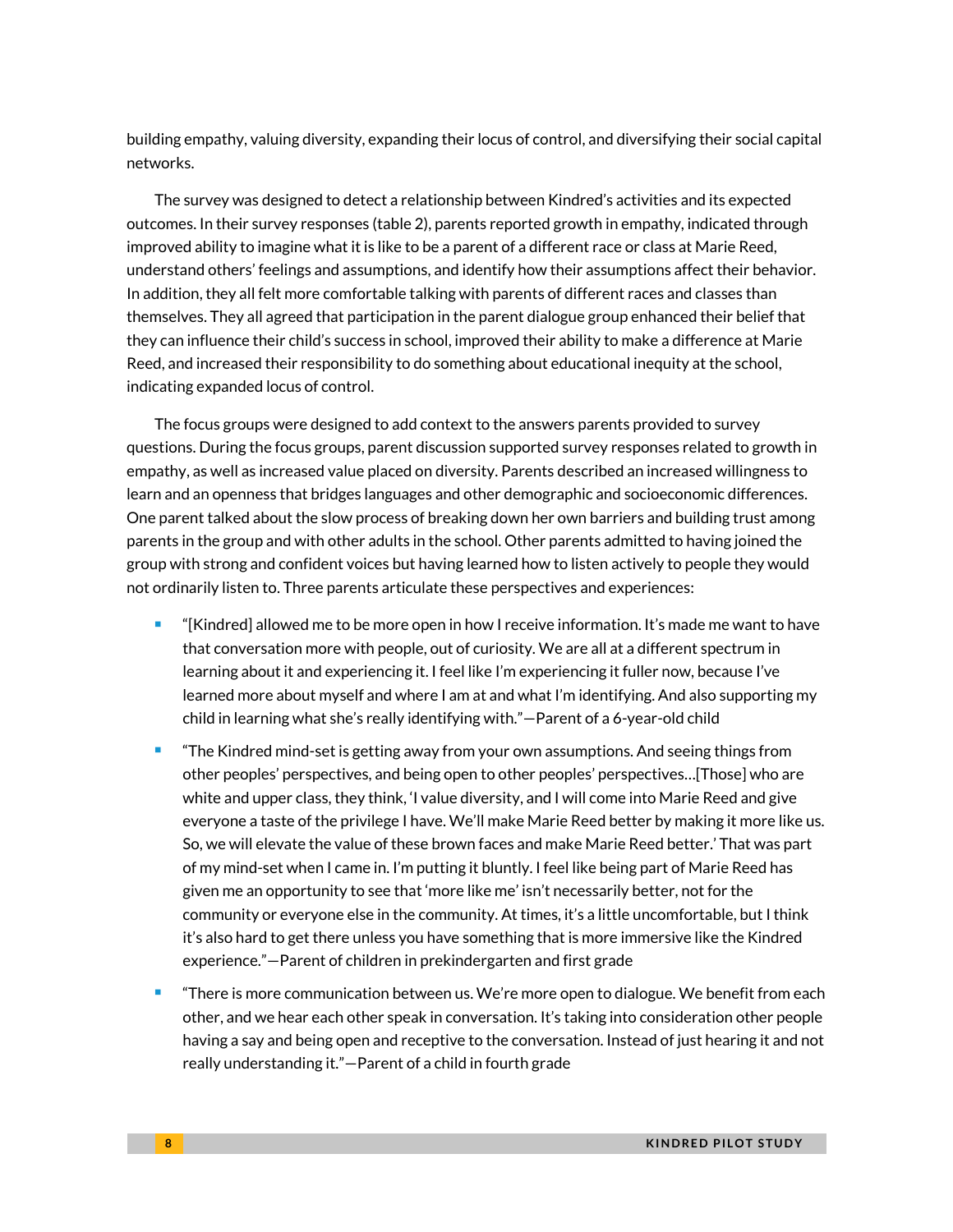#### **CHANGING NETWORKS, BEHAVIORS, AND ACCESS TO RESOURCES**

According to the Kindred logic model, changed perceptions lead to changed behaviors, particularly when parents have tools and time to take action. We sought to understand parent perceptions related to whether they diversified their social capital networks outside of their own race and socioeconomic class, whether they gained access to additional resources, and whether they intended to leave or reenroll their child at Marie Reed the following year.

Most parents (71 percent) reported that they have the resources to act on what they learned in dialogue group. Few (14 percent) reported not having time to act on what they learned, but *all* reported that they will find time.

In the focus groups, parents explained that their behaviors have already changed over the Kindred sessions. For example, parents now communicate with each other by phone, by email, or in person. One mother of a child in third grade shared, "I would not have talked to [another Kindred parent] every afternoon. I wouldn't have texted [a third Kindred parent] about games. I wouldn't have taken [a fourth Kindred parent]'s tips for things to do at home and implemented them, although not nearly as well [laughing]. I think we have all become more open, and willing to learn, across language barriers and other differences." All of them reported having had at least one conversation with a parent of a different race and class for 10 minutes or more since joining Kindred's dialogue group.

Most parents reported having increased resources for their child since joining the dialogue groups, either by helping their child with an idea or resource learned during the parent group or by being comfortable going to another parent in the group. All believe that they can find the resources to ensure that their child succeeds in life.

Some focus group participants explained that this year's dialogue group is just the beginning of a bigger effort and that there is a lot more to do. Looking ahead, they are thinking about how to connect with other parents at the school or at the bus stop to expand the network. One of the parents described how outreach to future Kindred participants will reflect her own experience with Kindred: "We will have to build the community with the parents in the same kind of way. Not just 'I'm so-and-so's mom.' But really building relationships and culture within Marie Reed on a larger scale."

Others are committed to organizing inclusive school events, including those involving the PTA, cultural events, and celebrations of the new school facility. One parent described a renewed commitment to raise her voice and volunteer at Marie Reed. Another parent with two young children described her expectations: "I feel like we've just scratched the surface. I'm excited about where we can go and what we can do. But at the same time, real change takes the hard work. There is no 10-to-15 minutes-a-week solution that will get us to where we want to be. I'm hopeful that we can recruit enough people in this to start growing and maybe one day reach critical mass and find other ways to integrate it into the community."

All Kindred parents stated that they planned to reenroll their child in Marie Reed the following school year. Survey responses are summarized in table 2.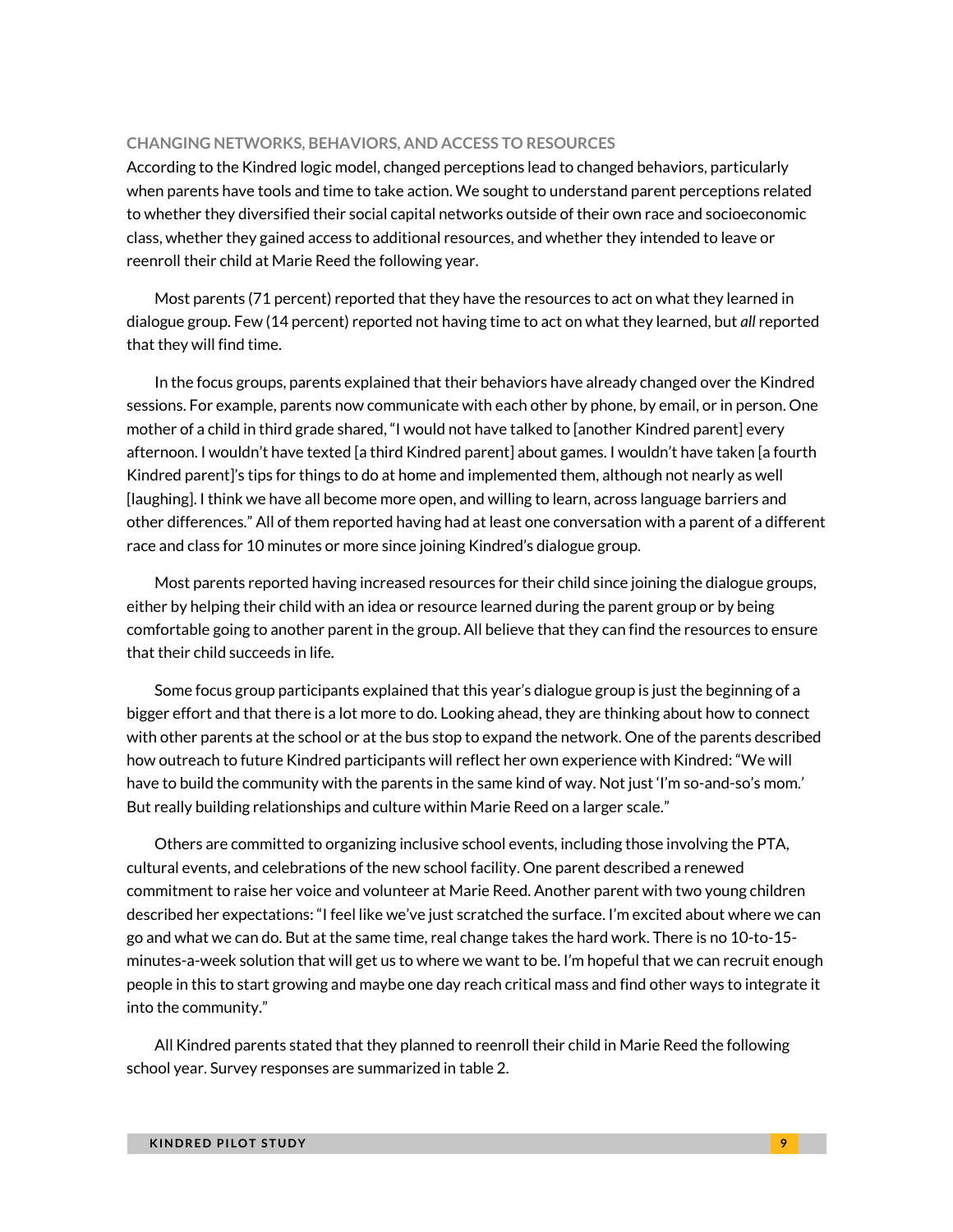### TABLE 2 **Kindred Pilot Parent Survey Responses (percent)**

|    |                                                                                                                                                                           | <b>All Kindred</b><br>parents<br>$N = 14$ | Group 1<br>$N=7$ | Group 2<br>$N=7$ | Low-SES<br>parents<br>(less than BA)<br>$N=4$ | <b>High-SES</b><br>parents<br>(BA or above)<br>$N=10$ |
|----|---------------------------------------------------------------------------------------------------------------------------------------------------------------------------|-------------------------------------------|------------------|------------------|-----------------------------------------------|-------------------------------------------------------|
|    | <b>Parent perceptions</b>                                                                                                                                                 |                                           |                  |                  |                                               |                                                       |
| 1. | The parent dialogue group was a good use of my time.                                                                                                                      | 100                                       | 100              | 100              | 100                                           | 100                                                   |
| 2. | Parent dialogue group helped me feel more welcome at Marie<br>Reed.                                                                                                       | 92.9                                      | 100              | 85.7             | 100                                           | 85.7                                                  |
| 3. | At parent dialogue group, my voice was heard.                                                                                                                             | 100                                       | 100              | 100              | 100                                           | 100                                                   |
| 4. | Since joining the parent dialogue group, I feel more confident in<br>my ability to make a difference at Marie Reed.                                                       | 100                                       | 100              | 100              | 100                                           | 100                                                   |
| 5. | Since joining the parent dialogue group, I am better able to<br>imagine what it is like to be a parent of a different race or class at<br>Marie Reed.                     | 100                                       | 100              | 100              | 100                                           | 100                                                   |
| 6. | Since participating in the parent dialogue group, I am better able<br>to understand other parents' feelings and assumptions.                                              | 100                                       | 100              | 100              | 100                                           | 100                                                   |
| 7. | Since participating in the parent dialogue group, I am better able<br>to identify how my assumptions affect my behavior.                                                  | 100                                       | 100              | 100              | 100                                           | 100                                                   |
| 8. | Since participating in the parent dialogue group, I feel more<br>responsible to do something about educational inequity in my<br>school community.                        | 100                                       | 100              | 100              | 100                                           | 100                                                   |
| 9. | Since joining the parent dialogue group, I feel more comfortable<br>talking with parents of different races and classes than me.                                          | 100                                       | 100              | 100              | 100                                           | 100                                                   |
|    | 10. Since joining the parent dialogue group, I believe more strongly<br>that if I put my mind to it, I can have important influence over my<br>child's success in school. | 92.3                                      | 100              | 83.3             | 100                                           | 88.9                                                  |
|    | 11. I feel that having students from different racial and class<br>backgrounds in my child's school is more important than I did                                          |                                           |                  |                  |                                               |                                                       |
|    | before joining parent dialogue group.                                                                                                                                     | 78.6                                      | 85.7             | 71.4             | 100                                           | 70.0                                                  |
|    | <b>Perceptions of facilitators</b>                                                                                                                                        |                                           |                  |                  |                                               |                                                       |
|    | 12. Parent dialogue group facilitators listened to me.                                                                                                                    | 100                                       | 100              | 100              | 100                                           | 100                                                   |
|    | 13. Parent dialogue group facilitators were responsive to input from<br>members of our group.                                                                             | 100                                       | 100              | 100              | 100                                           | 100                                                   |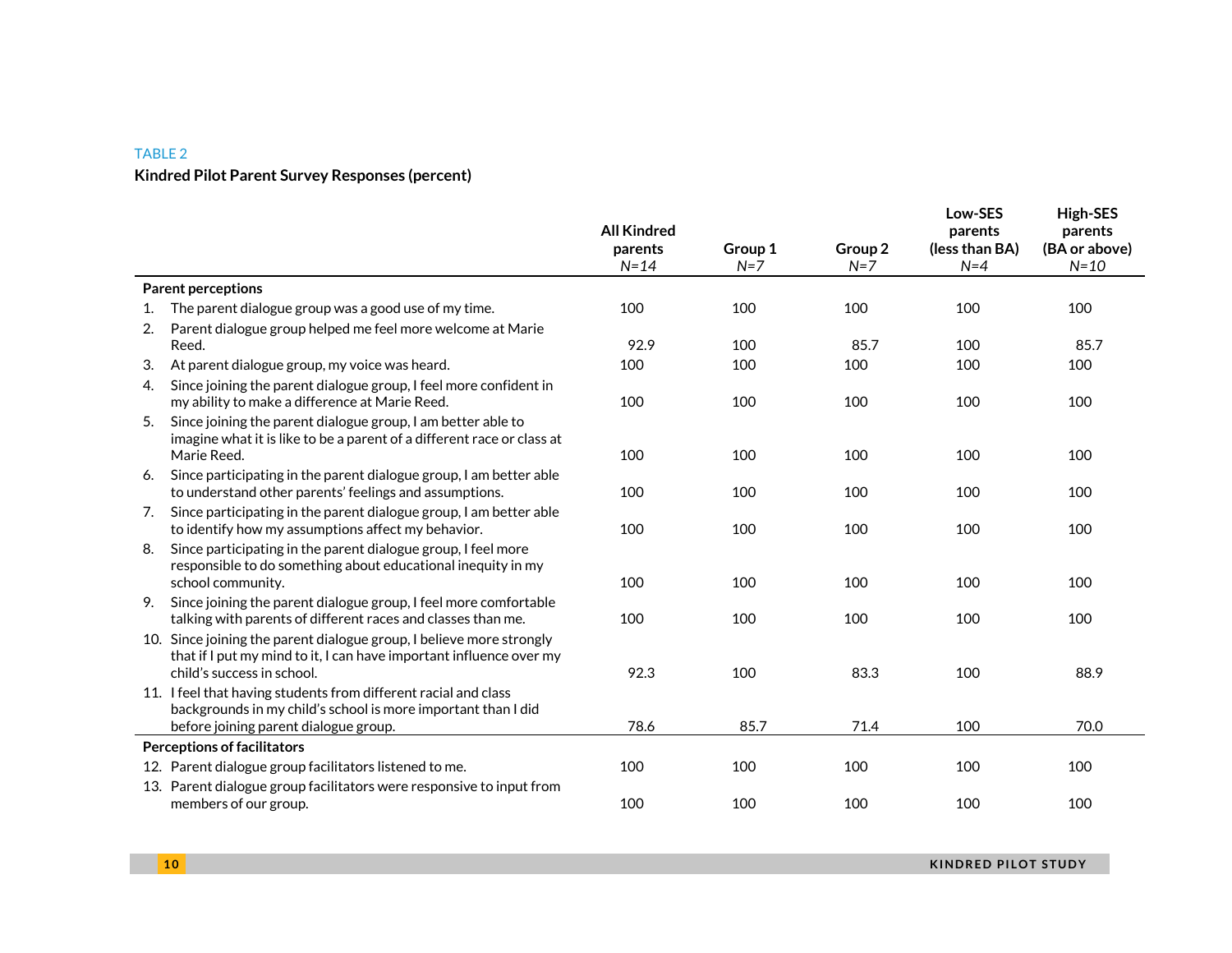|                                                                                                                                         |                     |                  |                  | Low-SES                 | <b>High-SES</b>           |  |
|-----------------------------------------------------------------------------------------------------------------------------------------|---------------------|------------------|------------------|-------------------------|---------------------------|--|
|                                                                                                                                         | <b>All Kindred</b>  |                  |                  | parents                 | parents                   |  |
|                                                                                                                                         | parents<br>$N = 14$ | Group 1<br>$N=7$ | Group 2<br>$N=7$ | (less than BA)<br>$N=4$ | (BA or above)<br>$N = 10$ |  |
| 14. Parent dialogue group facilitators were unfair to some members                                                                      |                     |                  |                  |                         |                           |  |
| of our group.                                                                                                                           | 14.3                | 28.6             | 0.0              | 25.0                    | 10.0                      |  |
| 15. When I need ideas or resources to help my child, I feel comfortable                                                                 |                     |                  |                  |                         |                           |  |
| going to parent dialogue group facilitators.                                                                                            | 64.3                | 71.4             | 57.1             | 50.0                    | 70.0                      |  |
| Ability to take action                                                                                                                  |                     |                  |                  |                         |                           |  |
| 16. I have the resources I need to act on what I learned in parent                                                                      |                     |                  |                  |                         |                           |  |
| dialogue group.                                                                                                                         | 71.4                | 85.7             | 57.1             | 100                     | 60.0                      |  |
| 17. I do not have time to act on what I learned in parent dialogue                                                                      |                     |                  |                  |                         |                           |  |
| group.                                                                                                                                  | 14.3                | 0.0              | 28.6             | 25.0                    | 10.0                      |  |
| 18. I will find time to act on what I learned in parent dialogue group.                                                                 | 100                 | 100              | 100              | 100                     | 100                       |  |
| 19. Since joining the parent dialogue group, I have had at least one<br>conversation with a parent of a different race and class for 10 |                     |                  |                  |                         |                           |  |
| minutes or more.                                                                                                                        | 92.9                | 85.7             | 100              | 100                     | 90.0                      |  |
| 20. Since joining the parent dialogue group, I have helped my child                                                                     |                     |                  |                  |                         |                           |  |
| using an idea or resource I gained through the parent dialogue                                                                          |                     |                  |                  |                         |                           |  |
| group.                                                                                                                                  | 92.9                | 100              | 85.7             | 100                     | 90.0                      |  |
| 21. When I need ideas or resources to help my child, I feel comfortable                                                                 |                     |                  |                  |                         |                           |  |
| going to one or more other parents in parent dialogue group.                                                                            | 85.7                | 85.7             | 85.7             | 100                     | 80.0                      |  |
| 22. I will recommend the parent dialogue group to other parents.                                                                        | 100                 | 100              | 100              | 100                     | 100                       |  |
| Participation this academic year                                                                                                        |                     |                  |                  |                         |                           |  |
| 23. Attended a school or class event                                                                                                    | 100                 | 100              | 100              | 100                     | 100                       |  |
| 24. Served as a volunteer in your child's classroom or elsewhere in                                                                     |                     |                  |                  |                         |                           |  |
| school                                                                                                                                  | 100                 | 100              | 100              | 100                     | 100                       |  |
| 25. Attended a meeting of the parent-teacher association                                                                                | 85.7                | 71.4             | 100              | 75.0                    | 90.0                      |  |
| 26. Gone to a regularly scheduled parent-teacher conference with<br>your child's teacher                                                | 100                 | 100              | 100              | 100                     | 100                       |  |
| <b>Parent beliefs</b>                                                                                                                   |                     |                  |                  |                         |                           |  |
|                                                                                                                                         |                     |                  |                  |                         |                           |  |
| 27. Most of my child's success is a matter of how hard he or she works<br>and how well I guide him or her.                              | 78.6                | 85.7             | 71.4             | 100                     | 70.0                      |  |
| 28. I believe I can find the resources to ensure my child succeeds in life                                                              | 100                 | 100              | 100              | 100                     | 100                       |  |

**Source:** Authors' calculations using the Kindred–Urban Institute Pilot Study parent survey.

**Note**: Percentages capture affirmative responses "strongly agree" and "somewhat agree" or "yes," as included in the survey instrument.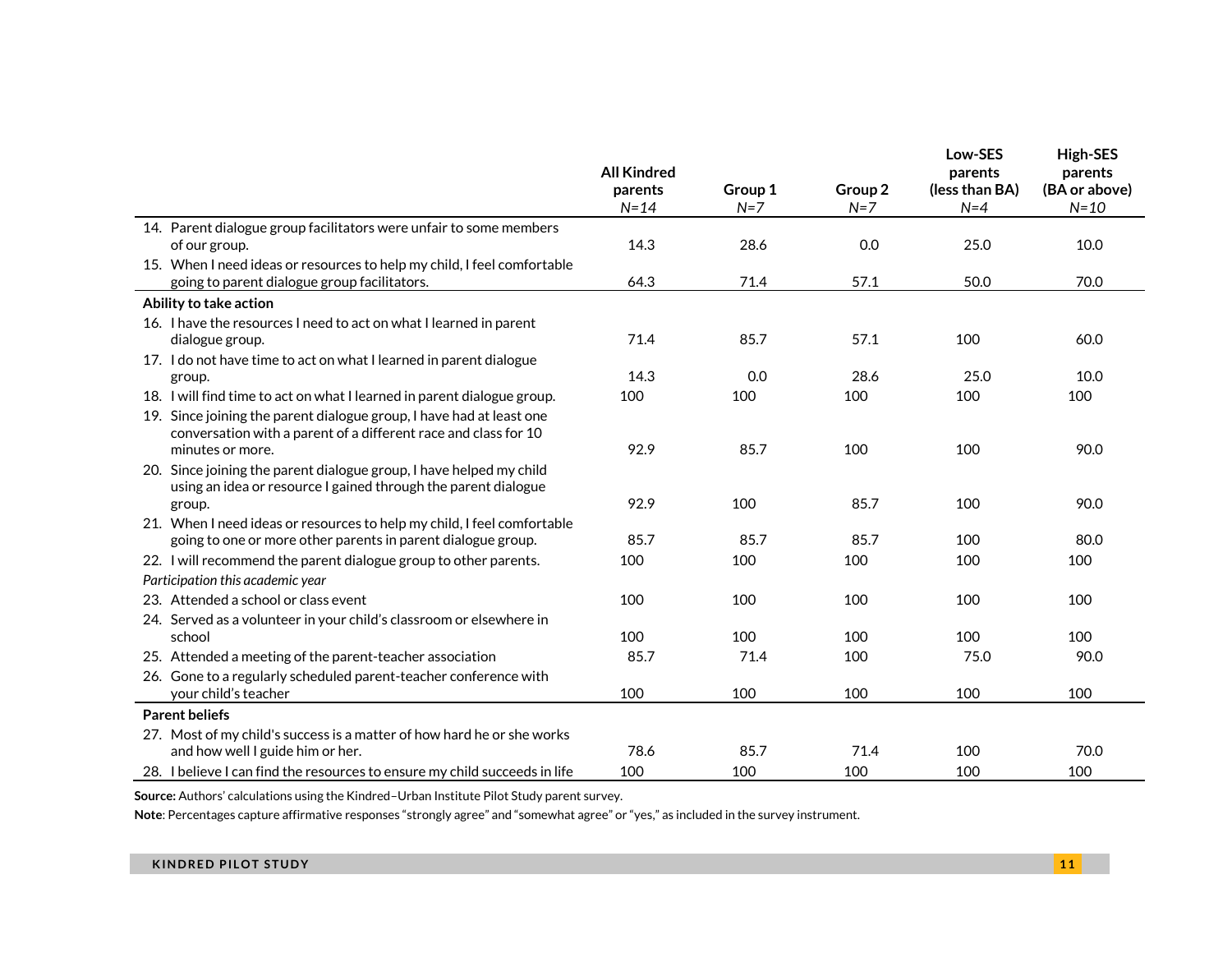### **Joining and Strengthening Kindred**

#### **JOINING KINDRED**

Parents shared various ways that they became connected to Kindred. Some were encouraged by the principal and school staff to participate, while others were encouraged by friends and neighbors. Kindred staff also actively reached out to parents and encouraged them to participate. One parent of a 10-year-old explained how she had come to join Kindred: "I basically just read that it was a parent group, and I'm all for being a voice for the children at the school, and I thought it would be a good idea. For me, it's a way to meet other parents…. And really, my schedule. I don't have the flexibility I used to have, where I could go to the school to volunteer. This is my way of giving back."

A few parents mentioned difficulties balancing work and child care with their commitment to Kindred, but all of them reported that it was a good use of their time. In particular, parents attending the evening group noted the importance of having an after-work option, and some shared that they would not have been able to participate if only morning sessions had been offered.

Parents reported that facilitators created safe space for open conversations. As one noted,

Diversity is a buzz word. There aren't many safe places to talk about the difficulty of diversity the fear, the bias. I hold myself back because I don't want to look different or stupid. Diversity becomes very rich when you can start talking with each other. This has been so unique. I don't know any other group where you can do that.

All parents reported that facilitators listened to them and were responsive to input from the group. One parent of two Marie Reed students explained, "Even though [the facilitators] had a vision and structure bringing this group together, they were really open to allowing us to help navigate and figure out the way…. I really respect that. They designed and conceived it but were really open to input from members of the group. That made it stronger." Most reported feeling comfortable going to facilitators if they needed ideas or resources and that facilitators were fair to all participants.

Parents appreciated the honesty of other participants, as well as the ability to focus on issues they care about. They also valued the discussions, individual relationships, and meeting and talking to people from different walks of life. All participants will (and have) recommended Kindred dialogue groups to other parents.

#### **STRENGTHENING KINDRED**

Parents had several suggestions for improving Kindred in the future. At the recruitment stage, some parents suggested providing more information for recruits regarding the agenda and goals of the discussion groups. One parent desired "having a clear outcome in the beginning about what to expect or what we think we'll accomplish at the end. That wasn't clear to me in the beginning. It would be helpful if the parents could know the goal, even though you can go different ways about it, but that it's the outcome they would like to see based on the concerns parents would bring up…. I am happy to be here, but I want to be effective. Sometimes it's hard to think right on the spot." Others felt that the ambiguity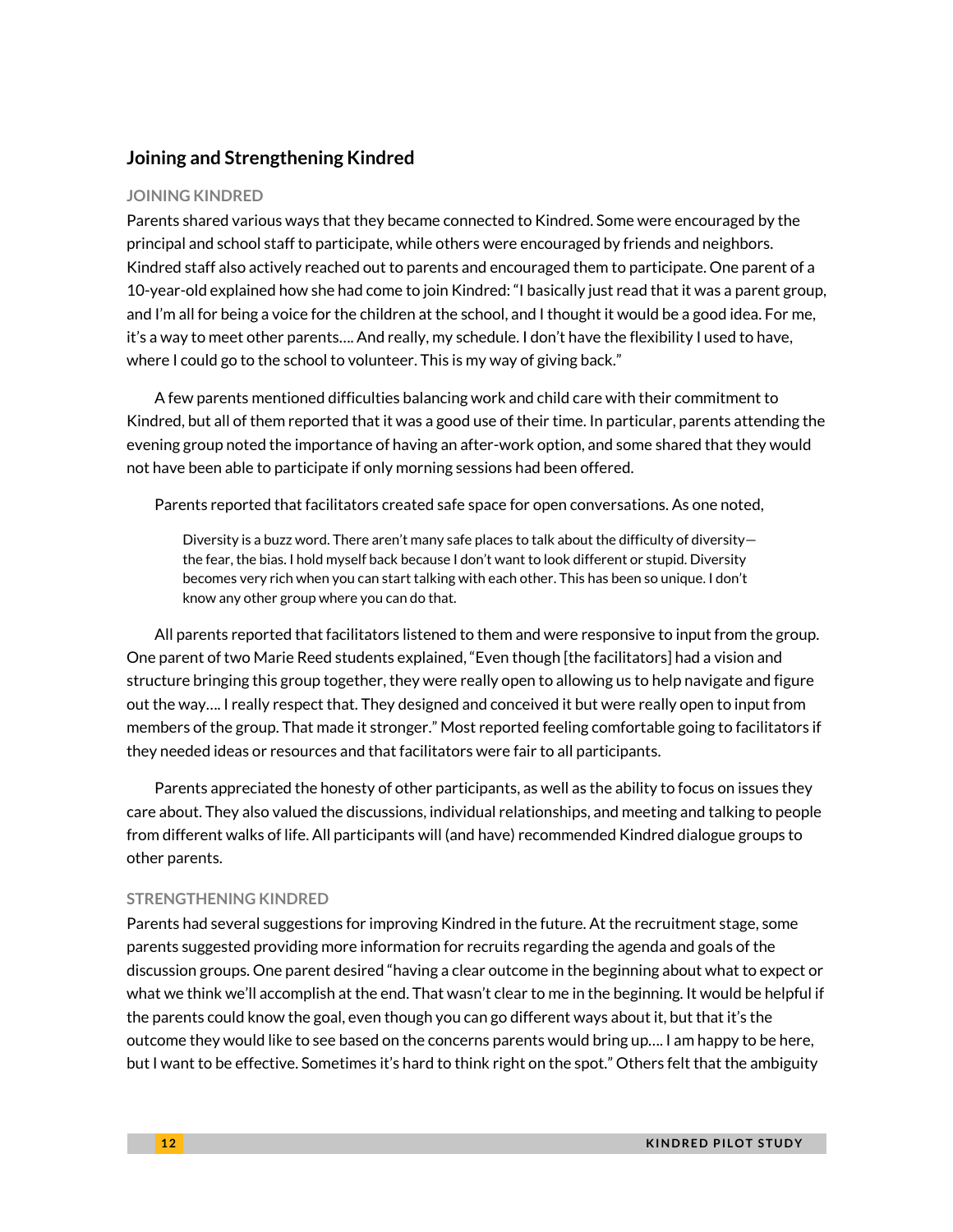allowed them to join without reservations that they may have had if they had known more about the discussion groups.

Additional suggestions from parents include offering Kindred sessions year-round, in other schools, and in different locations in the city.

Parents discussed Kindred program expansion and had differing opinions about the ideal number of parents; some liked the current group size, and others would like larger group sizes or multiple groups to have a greater influence on the PTA. Still, they cautioned against losing the intimacy of Kindred groups: said one parent of a child in third grade, "You could add two more, but I liked that it was smallish. Everyone had a chance to share and to talk. I think if it was much bigger, people might be shy." They think that expanding Kindred in the school will require Kindred staff to evaluate the timing of the discussion group meetings and the required time commitment and whether the program can adequately treat the topics in less time.

# Conclusion

### **Further Research Questions**

This study was limited in its scope by the small sample size, the absence of pretreatment data, and the lack of an accompanying literature review that links the elements within Kindred's logic model to its stated outcomes. In addition, this study does not capture the perspectives of two parents who joined Kindred but did not complete the program. Parents who participated in the first year of Kindred are likely to differ from future participants along several dimensions, including general levels of school engagement, motivation, and experiences related to enrollment at Marie Reed versus other schools in Washington, DC.

Given the novelty of Kindred's approach to working with parents, further research into the impact of its model presents an opportunity to understand the potential of building diverse parent coalitions to address enduring opportunity gaps in student outcomes. Future studies should include controls for preand posttreatment or a more rigorous design that better assesses program impact. Future studies could also capture and assess the impact of the second year of Kindred's model, which involves training and supporting parents as facilitators of dialogue groups to assess impact on both the parent volunteer facilitators and the parents in their dialogue groups. Assessment of the second year should also measure expected impacts at later stages of the logic model. For example, while we did not set out to study the effects of Kindred's model on later stages of its logic model (school behaviors, student experiences, student outcomes), survey responses indicate that all parents felt their voices were heard during dialogue groups, and most felt more welcome at Marie Reed because of their participation in Kindred.

### **Future Opportunities**

Kindred is off to a strong start. Parents described positive and even transformative experiences as a result of their participation in the program. They also offered ways to improve recruitment, restructure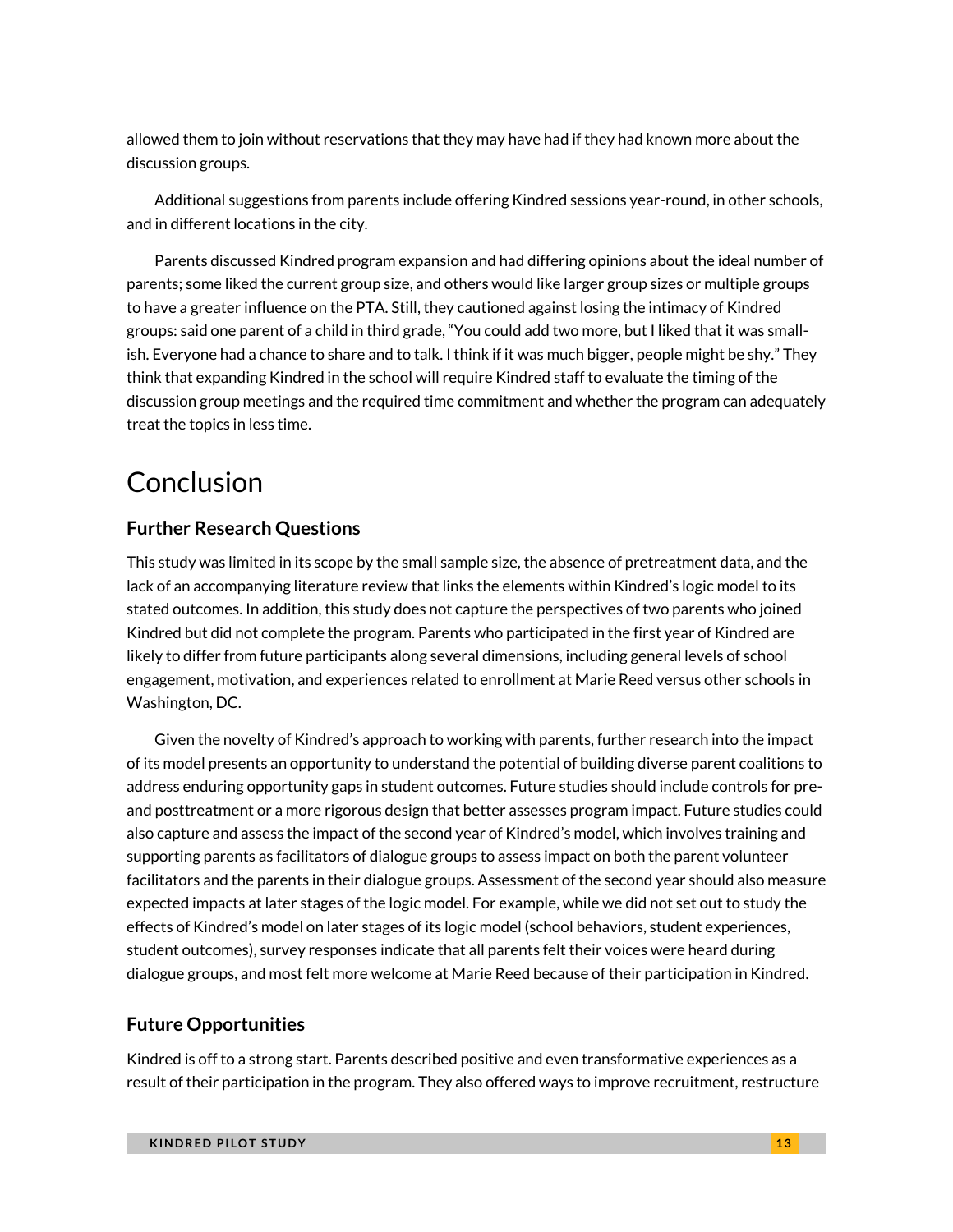sessions, and expand offerings. As some pilot-year parents become facilitators, and as many more serve as ambassadors for Kindred in their schools and communities, their perspectives and experiences will shape the future of the program.

Kindred continues to expand its activities in new schools and communities. The pilot-year program offers valuable insights to guide expansion, illustrating the potential for an intervention focused on parent dialogue to promote the development of interracial and interclass relationships that shape parent attitudes and behaviors. Following the Kindred logic model, we look forward to observing how these changes may affect school behaviors, student experiences, and, ultimately, student outcomes.

# Note

 $1$  District of Columbia National Assessment of Educational Progress 2015 reading and math scores for white students in grades 4 and 8 are 43 to 59 points higher than those of students of color. See "District of Columbia Overview," The Nation's Report Card, accessed January 28, 2019, [https://www.nationsreportcard.gov/profiles/stateprofile/overview/DC.](https://www.nationsreportcard.gov/profiles/stateprofile/overview/DC)

# About the Authors

**Megan Gallagher** is a senior research associate in the Metropolitan Housing and Communities Policy Center at the Urban Institute. She studies how housing and neighborhood initiatives affect schools and how schools and education policies affect neighborhoods. Her current projects include a pilot demonstration to improve low-income parents' information about their children's school choices and an analysis of the characteristics of students and communities affected by school moves, closures, and openings. Gallagher also provides research and technical support for place-based initiatives that seek to improve educational outcomes.

**Erica Greenberg** is a senior research associate in the Center on Education Data and Policy at the Urban Institute, where she conducts research on access, quality, and effectiveness of various early childhood programs and policies (including state prekindergarten, Head Start, subsidized child care, and home visiting) as well as inequality in K–12 education.